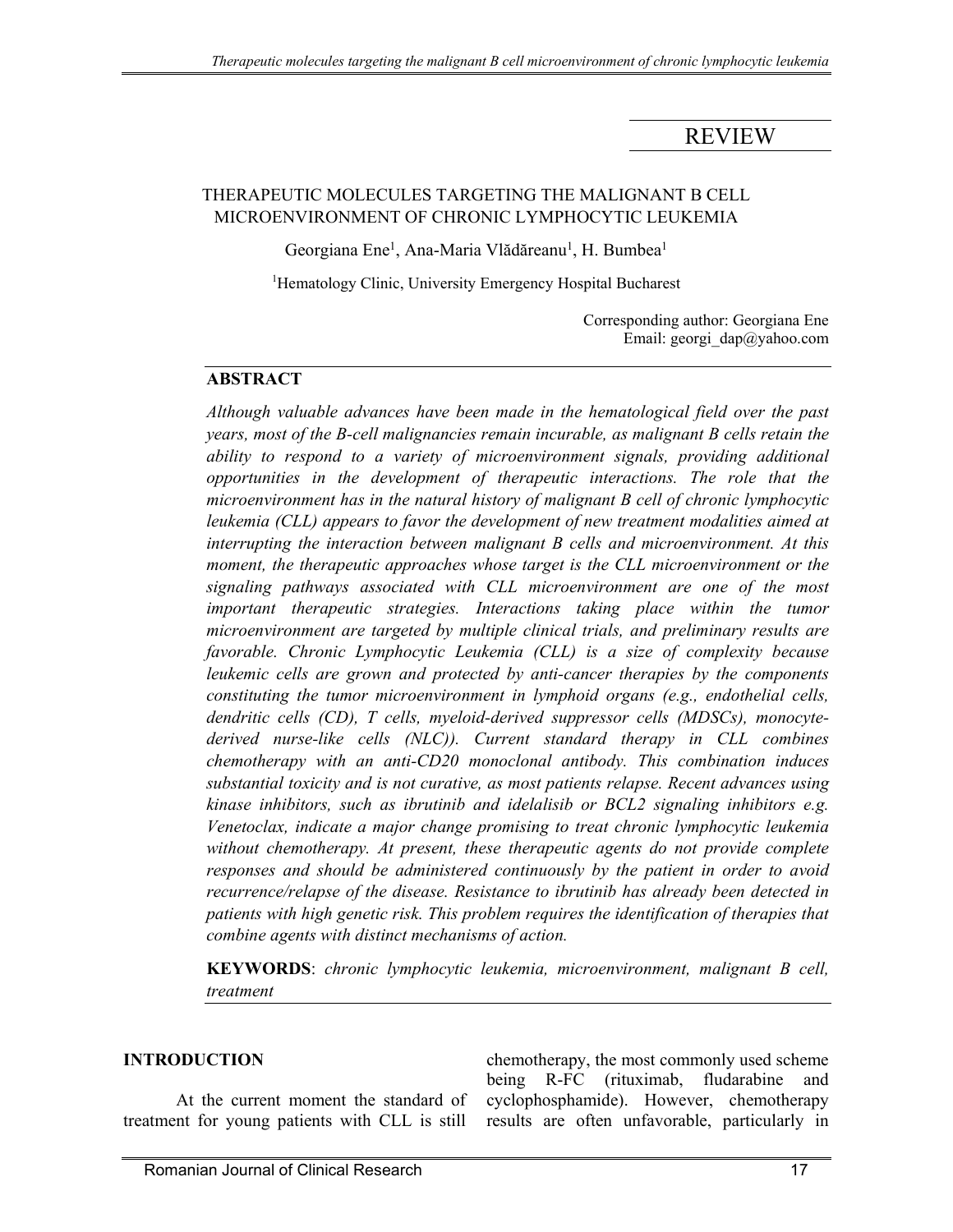some subgroups of patients, for instance with increased cytogenetic risk (e.g. 17p deletion) or in elderly patients (over 70 years) with low tolerability to treatment.

Lower scores due to chemotherapy have favored the introduction of new therapeutic agents (e.g. ofatumumab, bendamustine, alemtuzumab), and have led to the development of alternative therapeutic regimens targeting interactions between CLL cells and microenvironment (e.g. lenalidomide, chemokine receptors and BCR or BCL2 signaling inhibitors) [3]. When engaged in adherence to stromal cells, CLL cells are resistant to the cytotoxic effects of drugs commonly used in the treatment of patients with CLL, for example corticosteroids and fludarabine [4]. This adhesion-mediated drug resistance mechanism may be an explanation for the relapse of the disease and the presence of residual minimal disease (MRD) in bone marrow of patients with CLL [4,5].

The CLL microenvironment has gained a lot of attention in recent years, due to the introduction into the therapeutic regimens of small molecule inhibitors targeting intermicroenvironment [6]. These investigators target BCR associated kinases (the most obvious examples being ibrutinib and idelalisib) and BCL2 (venetoclax) have changed the fate of patients with CLL in terms of survival and quality of life, as they have led to sustained remissions in refractory patients or disease in progression, including those who show genetic changes with unfavorable prognosis (e.g., del 17p or del 11q).

### **THE ROLE OF TUMOR MICROENVIROMNENT IN CURRENT THERAPEUTIC STRATEGIES**

 Hematological cancers arise from the specialized microenvironments and appropriate their development, such as bone marrow (B.M) and secondary lymphoid organs. Both B.M and secondary lymphoid organs are distinct microenvironments, each regulate different stages of maturation and differentiation of lymphocytes. At the B.M level, hematopoietic stem cells and mature B cells develop from common progenitors. Mature B cells migrate into the secondary lymphoid organs where they

are exposed to antigen (Ag) in germinal centers of secondary lymphoid follicles [7].

 The tumor microenvironment is made up of a variety of factors, such as auxiliary stromal cells, T cells that promote tumor expansion and its resistance to treatment and malignant blood cells that are in a relationship interdependence with the signals from the microenvironment. Another major factor in the microenvironment of B cell lymphomas is angiogenesis that acts by at least two mechanisms: autocrine stimulation and paracrine. Another aspect is the mechanisms of immune escape of malignant B cells that includes altered expression of surface molecules involved in recognition of immune cells, defects in formation of immunological synapses and coopting the network of immune control points by the tumor microenvironment [8].

 Targeting specific intracellular pathways involved in interactions with CLL cells / tumor microenvironment may represent a new and attractive option to increase the therapeutic weapons used in CLL [9]. An overview of medicines which can be or are used to target specific molecules involved in interactions between CLL cells and the tumor microenvironment is proposed in this article.

 However, the immune and stromal cells of the tumor microenvironment (TM) are genetically stable compared to neoplastic cells, thus being less susceptible to classical therapeutic resistance mechanisms, and targeting TM has become a mandatory therapeutic strategy. Due to the paradoxical capacity of TM to promote and block tumor growth, the therapeutic approach explored was the development of treatment strategies that restore the TM balance rather than simply destroy its components [8]. A revolutionary breakthrough in cancer therapy has been the use of immunotherapy, which targets the evasion mechanisms of T-cell by tumors [1]. In addition, studying molecular bases which mediates the interactions of CLL cells with the various components of TM may be useful in understanding mechanisms of neoplastic development and progression and identification therapeutic targets to be achieved with the help of specific drugs in combination with conventional chemical immunotherapeutic agents in selected CLL subsets [9].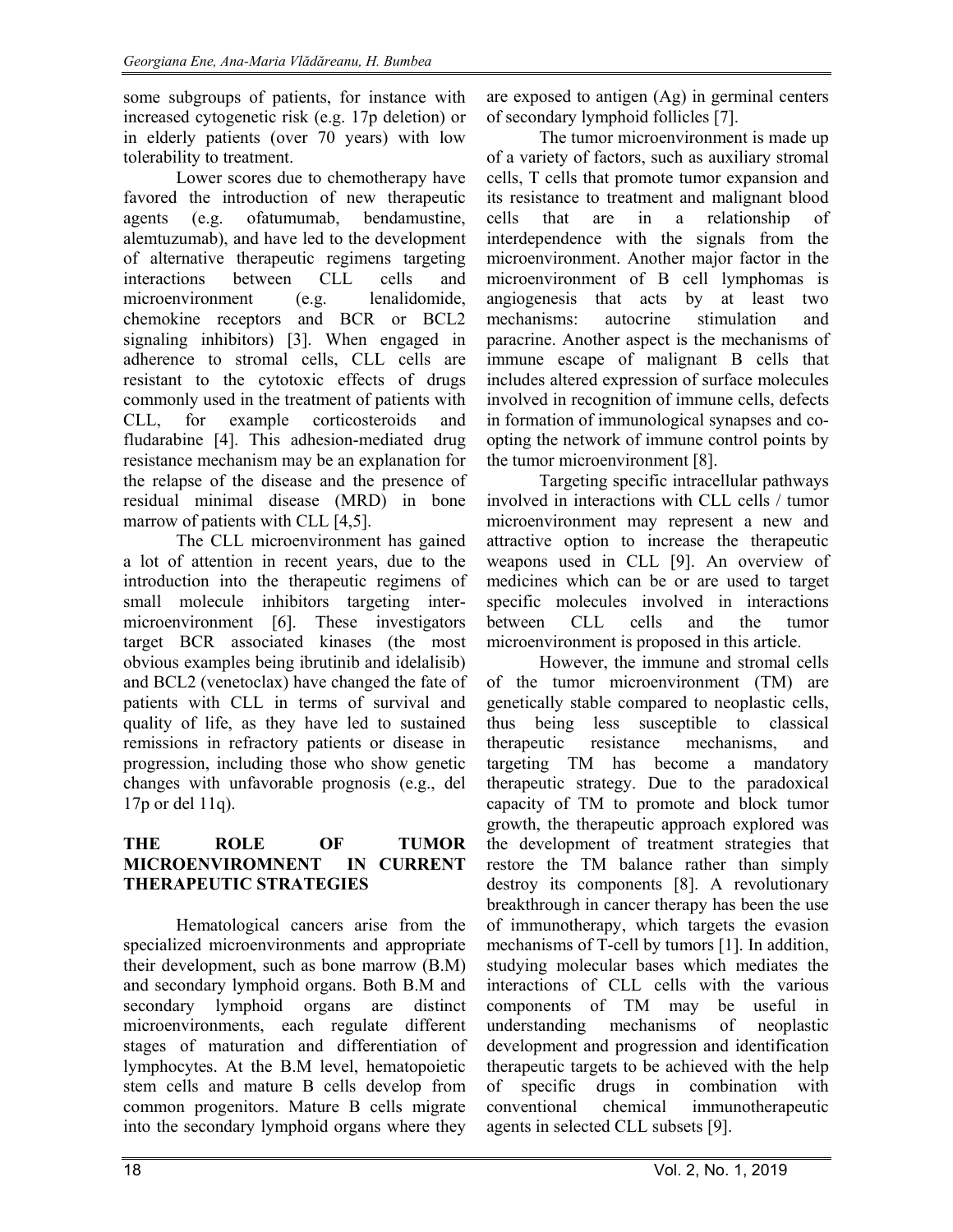Another important aspect is that microenvironmental niches may provide a safe haven from cytotoxic drugs, favoring relapse. Therefore, it is crucial to identify molecular interactions that bind malignant B cells to the microenvironment, and it is also important to investigate whether neoplastic clone responses to microenvironmental signals define abnormalities associated with malignancy compared to normal B cells.

 Although at first, approaches to modulate microenvironmental elements and their orientation to CLL cells may have therapeutic potential, the condition is that we can exploit and fully understand the complex interactions that occur in vivo [10]. The interactive dynamic established between CLL cells and the microenvironment apparently promotes the growth and survival of CLL cells in vivo. Targeting this dynamics is therefore an attractive way for therapy, the goal being to induce apoptosis of CLL cells and / or to increase the sensitivity of CLL cells to current therapies [11]. These approaches could be divided into two basic categories, namely:

- 1. strategies that block the interaction of survival / growth factors with receptors
- 2. strategies that disrupt signaling pathways in CLL cells that are activated by survival / growth factors [11]

 CXCR4 antagonists are included in the first category because they block the CXCL12 interaction with its receptor. AMD3100 (Plerixafor) or T140 may diminish the survival support provided by the CXCR4 to microenvironment and may increase the sensitivity of CLL cells to the cytotoxic effects of leukemia drugs such as fludarabine monophosphate [11,12]. The second category includes components that target the survival or growth pathways of leukemic cells promoted by **microenvironmental** factors. This category includes inhibitors of:

- phosphatidylinositol-3-kinase (PI3K) (CAL-101)
- spleen tyrosine kinase (SYK)(fostamatinib disodium/R406)
- tyrosine kinase Bruton (BTK)

(PCYC-1103-CA)

 BCL-2 (venetoclax, obatoclax/ GX15- 070 and ABT-263) [11]

#### **SIGNALING PATHWAYS ASSOCIATED WITH CLL MICROENVIRONMENT THAT ARE FREQUENTLY TARGETED BY THERAPEUTIC STRATEGIES**

### *BCR signaling pathway*

 In the last decade, studies on the structure and function of the B cell antigen receptor (BCR) have redesigned the nature of the chronic lymphocytic leukemia [13]. BCR signaling pathway is important in the pathogenesis of CLL and there is evidence to support this, but the precise mechanism that triggers the activation of BCR remains controversial. BCR activation in MT has emerged as a central oncogenic pathway, essential for the survival and proliferation of CLL [14]. BCR and MT tissue signals converge on several intracellular signaling pathways, including the PI3K-AKT axis [14].

 The BCR stimulation signal plays a significant role in the development and prognosis of CLL as disease progression is closely linked to variable BCR area mutations and CLL cells express the IGHV sequence restrictively and no mutation of Ig and / or ZAP-70+ has a priority response to BCR stimulation [4].

 BCR pathway is an engine of CLL progression and BCR stimulation signals plays a significant role in the development and prognosis of CLL, so targeting BCR signaling pathway is an important therapeutic strategy.

 It has been demonstrated that inhibitors of BCR signaling pathways (Figure 1) have low molecular weight, show a great clinical activity and target BTK kinases, PI3K and SYK.[15] BTK is a tyrosine kinase non-receptor member of the Tec family kinases, which is activated by LYN and SYK kinases, which play a role in the proliferation and differentiation of B cells and which lead to activation of the NF-κB signaling pathway and protein kinase activated by mitogen (MAPK) [3]. By inhibiting Bruton tyrosine kinase (BTK), which is an essential molecule in BCR signaling transduction, inhibit survival and proliferation depend on CLL microenvironment, including those that feature BCR and CD40 [16]. By inhibiting SYK and PI3K, the interaction between CLL cells and the microenvironment is blocked, and pro-apoptotic signals are promoted by inhibiting BTK, PI3K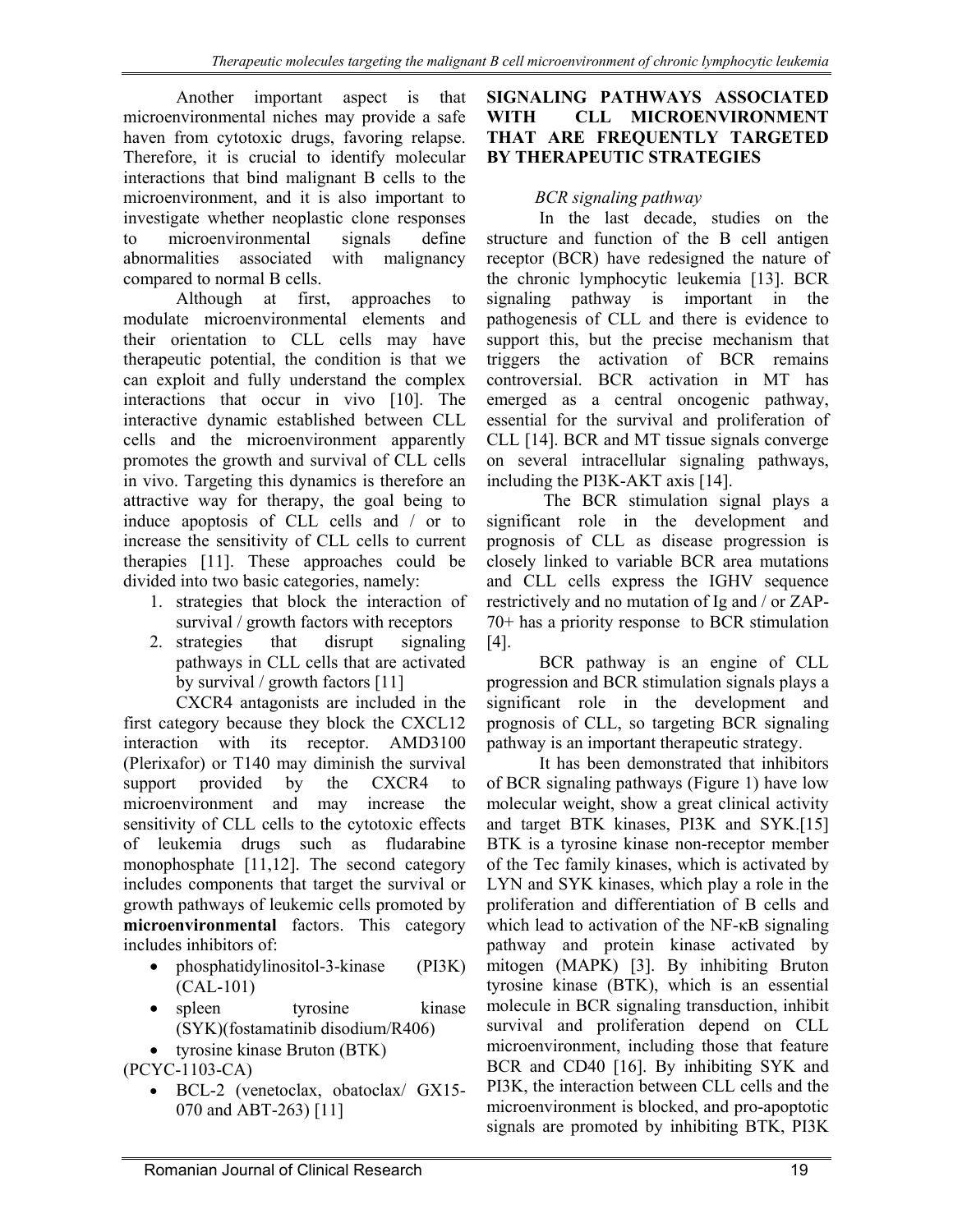and SYK [4]. Inhibitors of SYK (fostamatinib disodium), BTK (ibrutinib) and PI3K (GS-1101) have common characteristics in the treatment of chronic lymphocytic leukemia, due to the fact that these drugs can cause a transient increase in lymphocytes during the first week of treatment due to the mobilization of CLL cells in the peripheral blood from tissue, lymph nodes act on reducing their size, and bone marrow suppression is reasonable [4,17 to 19].

**Ibrutinib** is an oral inhibitor that blocks the phosphorylation and activity of BTK kinase, which was approved in 2014 for the treatment of mantle lymphoma and chronic lymphocytic leukemia. Ibrutinib block B cell receptor in a number of microenvironments: lymph nodes, bone marrow and peripheral blood. Early lymphocytosis and gradual reduction of organomegaly followed by lymphocyte normalization are typical effects of ibrutinib therapy, linked to inhibition of CLL cell proliferation and induction of cell death in vivo. Changes that occur in the tumor microenvironment of chronic lymphocytic leukemia include:

- i. blocks BTK kinase activity
- ii. blocks pro-survival signals derived from CLL microenvironment in vitro, such as those arising from contact with nurse-like cells and CD40 ligand, BAFF, fibronectin (FN), IL-6, IL-4, TNF $\alpha$
- iii. inhibits CLL cell proliferation
- iv. inhibits chemotaxis toward CXCL12 and CXCL13
- v. inhibits integrin-mediated adhesion
- vi. inhibits the release of CCL3 and CCL4 chemokines in vitro [6]

It also induces sustained remission in patients with refractory / recurrent disease, including in patients with high-risk genetic lesions (e.g. del17p and del11q), as well as in previously untreated elderly patients (> 65 years).[6] Ibrutinib is currently being explored in various combinations of chemotherapy or associated with monoclonal antibodies in order to increase the overall remission rate. In theory, Ibrutinib can reduce the risk of new molecular aberrations and clonal evolution [20]

*The PI3K / AKT signaling pathway* 

 It has a central role in regulating cellular events that support the survival of B CLL cells. PI3K regulates several cellular functions including survival, migration and cell growth following BCR activation, chemokine receptor and activation of integrin signaling. The predominant form expressed by hematopoietic cells is PI3Kδ, which plays a critical role in homeostasis and B cell function [3].

**Idelalisib** (encoded GS-1101 or CAL-101) is a specific inhibitor of PI3Kδ, which promotes apoptosis, CLL cell migration. Idelalisib was also approved in 2014 for treatment of patients with CLL who had previously been treated and can be used as monotherapy or in combination with rituximab and / or bendamustine. Idelalisib induces the same as ibrutinib early lymphocytosis followed by normalization of lymphocyte count. His action on CLL microenvironment consists of:

- antagonizing survival signals such as contact with nurse-like cells and CD40 ligand
- stimulates BCR, TNFα, fibronectin
- reduces CLL cell chemotaxis in order to release CXCL12 and CXCL13, CCL3 and CCL4 in vitro by CLL cells
- reduction of CLL adhesion to VCAM-1 (vascular cell adhesion molecule-1) and fibronectin [6]

**OSU-T315** is a novel PI3K / AKT pathway inhibitor with a unique mechanism that directly cancels AKT signaling and induces apoptosis in CLL cells by suppressing AKTmediated activation by the BCR receptor, CD49d, CD40 and Toll-like receptor [21]. Liu et al conducted a study which compared the OSU-T315I activity in CLL-derived cell lines and in primary CLL cells operating in normal lymphocytes [21]. Although Ibrutinib and Idelalisib show a clinically remarkable response in CLL patients, recent studies have identified refractory patients on these agents such as Ibrutinib by developing a BTK mutation (BTKC481S).Therefore, OSU-T315 may prove to be very useful in the treatment of patients with high risk CLL, such as del 17p, non-mutant IGVH status or those who develop resistance to Ibrutinib [21].

 Other therapeutic goals targeted are SYK kinases, adhesion molecules VLA-445 or CD44. SYK that belongs to the non-receptor kinase family SYK / ZAP70 is a key component of BCR signaling with a role in activating it.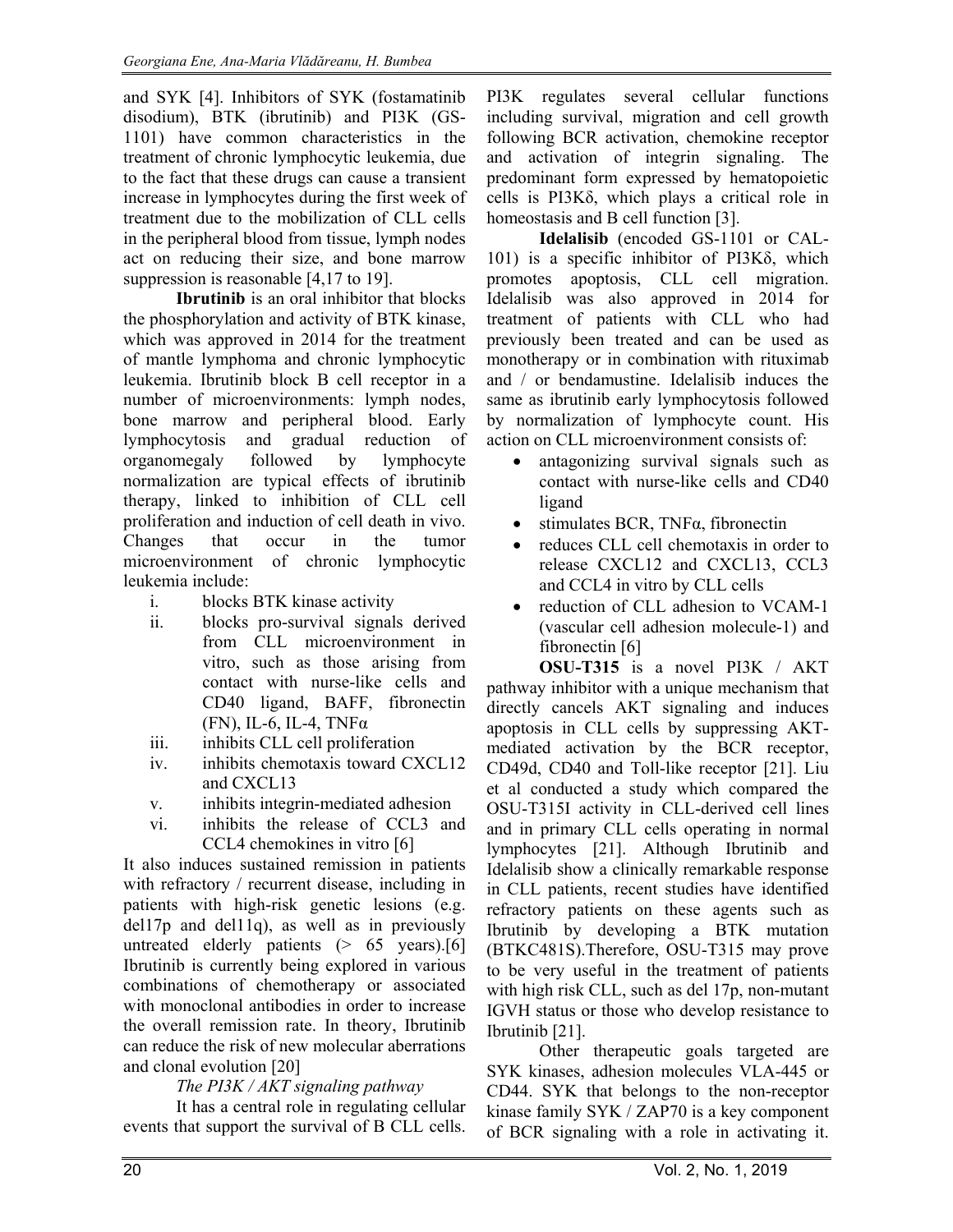SYK signaling is required for B cell growth, their proliferation, and survival. Clinical trials conducted on murine models have shown that mice deficient in SYK has a prohibition regarding the transition from pro-B to pre-B stage [4,22]. Fostamatinib (FosD, R788) is an oral inhibitor available for SYK, which induced partial responses in patients with refractory CLL, but the drug is still in the test phase.[6] R406 (the active metabolite of Fostamatinib) is a competitive ATP kinase inhibitor a key role in signaling Fc receptor activators and B cell receptor. R406 demonstrates its efficacy in CLL

and other B cell malignancies by disrupting BCR signals and interactions with microenvironment [4,23]. Studies conducted by Herman et al. [24] concluded that the expression of NfkB and MYC genes decreases under the action of fostamatinib [4,24]. Expression of the markers CD69, CD86 and the percentage of Ki67-expressing CLL cells are reduced by the action of fostamatinib [4]. The cytotoxic effects of the SYK inhibitor are associated with SYK protein expression and are more pronounced in cases of CLL ZAP70+ or with non-mutant IGVH status [4].





*Abbreviations*: BLNK=B cell linker; CDK=Cyclin-dependent kinase; DAG=diacilglycerol; Lyn=a member of the Src family of tyrosine kinase proteins; NF-kB=nuclear factor kB; PIP2=phosphatidylinositol 4,5 bisphosphate; PIP3= phosphatidylinositol (3,4,5) -trisphosphate; PKC=protein kinase C; PLC=phospholipase C; mTOR=the mammalian target of rapamycin.

### *Signaling axis CXCR4 / CXCL12*

 This axis represents a therapeutic target in CLL more intensively studied. The therapeutic target of CXCR4 inhibits CLL cell migration, making the malignant cell more susceptible to drug-induced apoptosis in peripheral blood.[16] CXCR4 antagonists have been developed which include peptide CXCR4 antagonists (BKT140), small molecule CXCR4 antagonist (AMD3100, now called plerixafor) and CXCR4 antibodies (MDX-1338/93656BMS).[6,25] CXCR4 antagonists inhibit CXCL12-mediated signaling,

chemotaxis and drug resistance induced by stromal cells, and they can also block the CLLstromal interactions after which they can mobilize CLL cells from their blood-protecting microenvironments, making them accessible to conventional drugs [4].

 In CLL, plerixafor not only inhibits the activation of signaling mediated by CXCL12 but also disturbs interactions between CLL and nurse-like cells as well as CLL interactions and stromal bone marrow cells, blocks survival stimuli and interferes with the survival signal provided by CXCL12 [6,26]. In chronic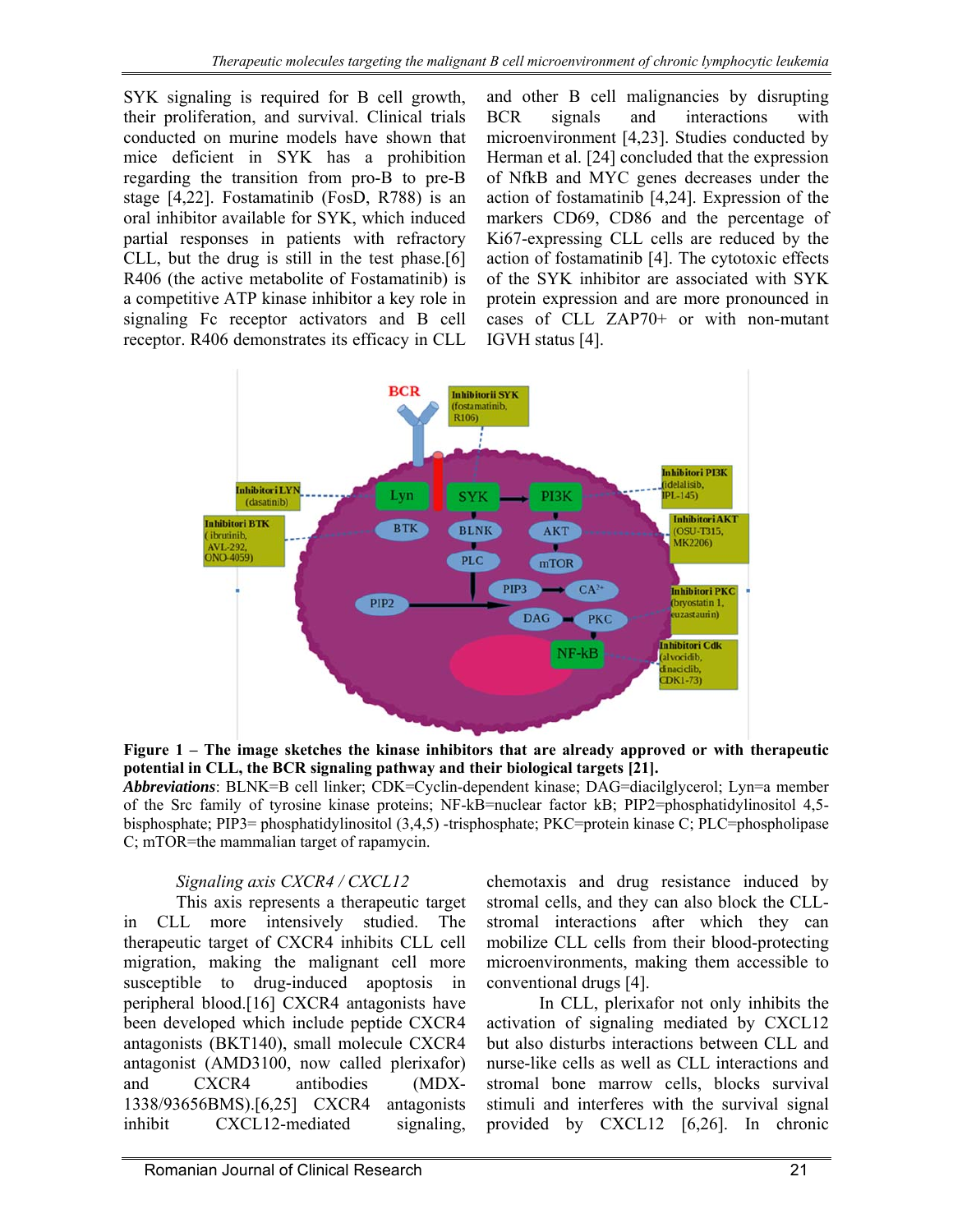lymphocytic leukemia, mobilization and sensitization of leukemic cells could be achieved by combining a CXCR4 antagonist with conventional cytotoxic agents (fludarabine, cyclophosphamide), monoclonal antibodies (rituximab, alemtuzumab) or immune chemotherapy [4]. Andritsos et al. [27] conducted a study on the association between AMD3100 and Rituximab, and the results were promising. From the data obtained, it seems that this combination could represent a new therapeutic pathway for patients with relapsed CLL [4,27].

#### **DRUGS THAT TARGET THE CLL MICROENVIRONMENT**

The immunosuppressive nature of the MT proves to be a major barrier for the treatment of malignant B cell diseases. For example, monotherapy with drugs that target molecules in the immune blockade control, such as PD-1 (pidilizumab), had promising results in a subset of patients and highlighted tumor immune evasion [8,28]. Therefore, in order to combat immune evasion, it will most likely be necessary to use combinations of drugs with multiple therapeutic targets that have potential synergistic anti-tumor effects. A notable preclinical success was obtained when the PD-L1 antibody was combined with the kinase inhibitor (Ibrutinib) [29]. This combination showed synergistic activity in preclinical models of lymphoma, with a cure rate of about 50% and delayed tumor growth in mice which were previously insensitive to treatment with Ibrutinib [8]. Ibrutinib targets both CLL cells by inhibiting BCR signaling and the survival of Th2-type T cells by inhibiting IL-2 inducible cellular T cell kinase, a vital protein in the survival of Th2-type T cells [30].

Studies have recently found that immunomodulatory drugs (IMiDs), such as thalidomide, lenalidomide and pomalidomide, bind a target protein called cereblon (CRBN). The ability of immunomodulators to target cereblon and the ubiquitin proteasome system modulates the expression of critical transcription factors that co-stimulate T cells, simultaneously degrading B cell function [8]. In addition, IMiDs stimulates the expansion and activation of CD8+ T cells while reducing the

activity of cytokines derived from CD4+ T cells, promotes differentiation of Th1-type T cells and polarization of Th2-type T cells into a Th1 phenotype (IFN- $\gamma$ , TNF- $\alpha$ ) [2,31]. Furthermore, inhibition of CXCL12 by IMiDs may interfere with the CXCR4-CXCL12 axis in the tumor microenvironment of chronic lymphocytic leukemia [2].

**Lenalidomide** has several mechanisms of action that can be simplified by organizing them as mechanisms of action in vitro and in vivo [32]. In vitro, lenalidomide has three main activities: direct anti-tumor effect, inhibition of angiogenesis and immunomodulation. In vivo, lenalidomide acts directly by inducing apoptosis of tumor cells, but also has actions with indirect effect such as: inhibition of osteoclast formation, inhibition of bone marrow stromal cell support, anti-angiogenic effects and immunomodulatory activity. Lenalidomide interfere with several components of CLL microenvironment and has a wide range of activities that can be exploited, for example:

- increases the proliferation and activity of the antigen mediated by the CD4+ T cell [6,31,33]
- enhances the antitumoral immune response mediated by NK (natural killer) cells and CD4+ T cells [6,34]
- restores the functional formation of immune synapses between T and CLL cells [6,35]
- regulates the PD-1 / PD-L1 immunosuppressive axis [6,35]
- improves T cell motility [6,36]
- activates B cells [6,37]
- interferes with the activity and proliferation of T-regulatory cells [6,38]

Due to the multiple mechanisms of action Lenalidomide can be used as monotherapy in patients with chronic lymphocytic leukemia refractory or relapsing, in combination with new therapies Rituximab or Ibrutinib or may be administered as initial therapy in elderly patients with CLL who cannot tolerate regimens more aggressive [6].

Lenalidomide is an oral immunomodulatory drug that repairs T-cell antitumor function and is efficacious in CLL clinical trials, particularly in patients with recurrent chronic lymphocytic leukemia [1]. It has been demonstrated that lenalidomide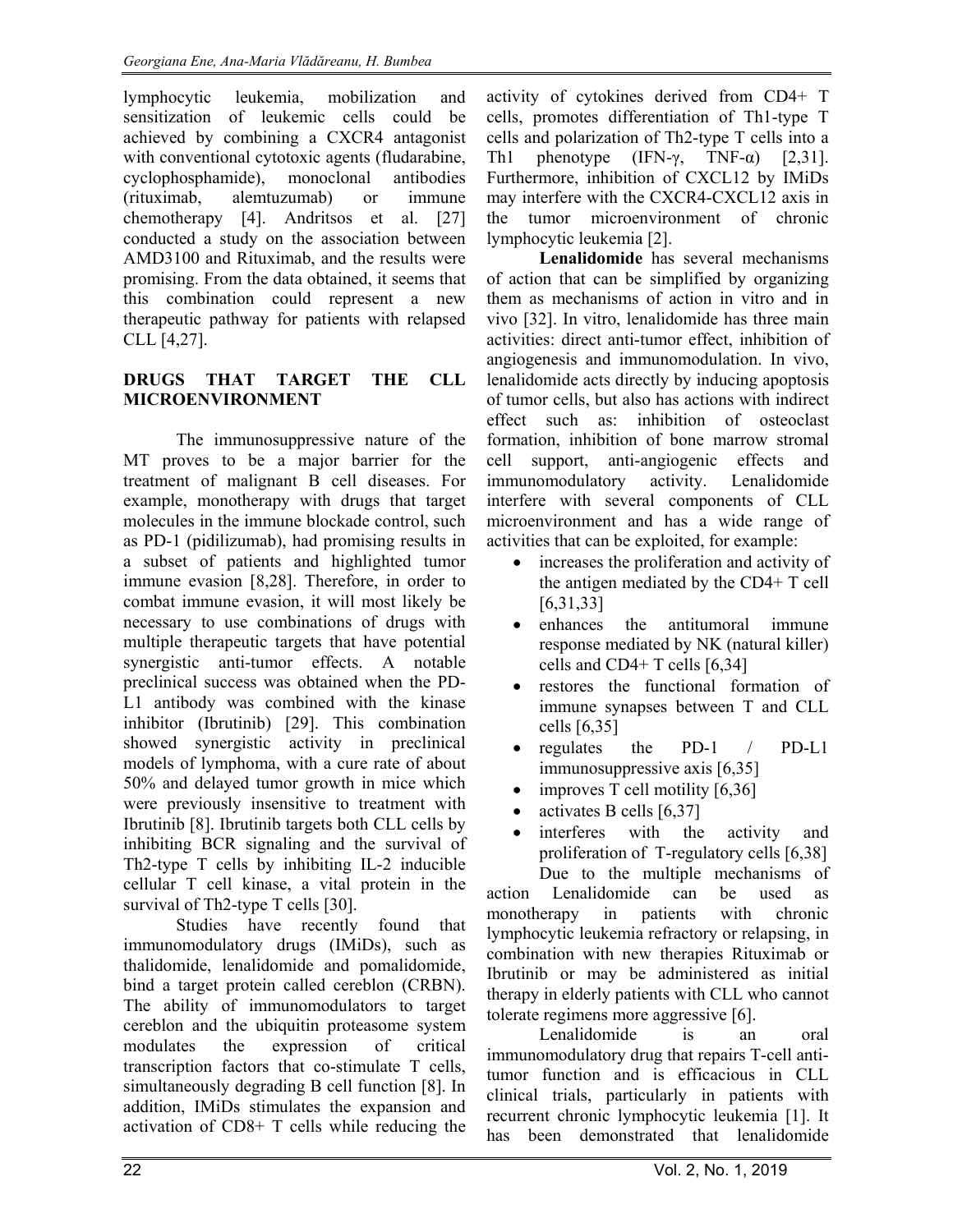treatment of patients with CLL reduces the proportion of regulatory T cells (CD4 + CD25hi FOXP3 +) and increases the proportion of T helper cells (Th17). In addition, a change in CD8+ T cell activation status, namely the transition, from a proliferative phenotype to a cytotoxic one, was reported [11,39]. Lenalidomide also inhibits the bi-directional pro-survival course between endothelial cells and tumor cells, including pro-angiogenic signals [40]. In vitro, Lenalidomide is not directly cytotoxic for CLL cells, but changes the CLL-MT pro-tumor signals. Direct anti-CLL effects include inhibition of MT-induced proliferation. In CLL, combining lenalidomide with anti-PD-L1 can improve T-cell anti-tumor immunity because both agents block immunosuppressive signaling [41]. Also, Ibrutinib through ITK-mediated inhibition of Th2-type  $CD4 + T$  cells may have the additional immunomodulatory potential of IMiDs improving the immunity of Th1 type CD4+ T cells and CD8+. However, such clinical trials following the combination of lenalidomide / IMiDs with ibrutinib or other novel agents, are of great interest and need careful monitoring of the potential reactions [8]. Studies provides evidence supporting lenalidomide combination with PI3K inhibitors, and other potential inhibitors of BCR, and this is seen as a new chemo-immunotherapy in the future [4].

The combination of conventional agents such as IMiDs with immunotherapy or blocking immune checkpoints, should contribute to an immune tumor microenvironment to subsequent clinical benefits for patients. An example used in targeting tumor associated macrophages in Bcell neoplasms is illustrated by anti-CD47 antibodies. Macrophages are essential in many therapies. Phagocytic cells represented by macrophages and dendritic cells express SIRPα that binds to CD47. SIRPα CD47-mediated activation initiates a cascade of signal transduction pathways that result in the inhibition of phagocytosis [8]. This immune escape mechanism can be therapeutically targeted in hematological neoplasms with an anti-CD47 antibody that restores phagocytosis and eliminates tumor cells [8,42,43].

Immunotherapies that block immune checkpoints and IMiDs offered CLL patients new therapies with sustained disease control, but for the benefit of these patients is essential that research efforts should continue and be extended to find a therapeutic combination that release immune antitumor responses. Also, regulation of tumor microenvironment pathways will need to be targeted by combined therapies to provide survival benefits for as many patients as possible [8].

The widespread availability of BCR signaling antagonists has altered the nature of CLL therapy. CLL control in the era of chemoimmunotherapy was strongly correlated with the quality and depth of remission. Failure to achieve at least a partial response after treatment with R-FC has a disastrous prognosis among patients, particularly those who have a high genetic risk [44]. On the other hand, the majority of patients treated with BCR signaling antagonists, eventually reaching durable remissions, but no better than a partial response, and achieving a complete response was rarely observed following monotherapy.

Idelalisib described above is a selective oral inhibitor for PI3Kδ, and in terms of preclinical activity, it has been demonstrated that this molecule inhibits both intrinsic and external survival signals, including those generated by BCR signaling in CLL [2]. Inhibition of PI3K interfere with the retention of CLL cells in lymphoid tissues, reducing the ability of CLL cells to remain sequestered in the microenvironment. Another PI3K-targeted agent still in clinical development is IPI-145.

The first BTK inhibitor that came into clinical experience was **Ibrutinib**. The preclinical experience with Ibrutinib activity in CLL has demonstrated inhibition of both intrinsic survival and BTK-mediated survival signals [2]. In addition, since treatment with Ibrutinib results in the migration of CLL cells from the lymph node, inhibition of the chemokine that attracts CLL cells, could avoid the reformation or formation of a tumor-friendly micromedium and would increase the effectiveness of cytotoxic therapies [45].

**Sorafenib** is another promising therapeutic agent for chronic lymphocytic leukemia. In CLL cells ZAP-70+ sorafenib blocks CXCL12-induced phosphorylation of ERK and MEK pathways. ZAP-70+ CLL cells are more sensitive to the cytotoxic effects of sorafenib compared to ZAP-70- CLL cells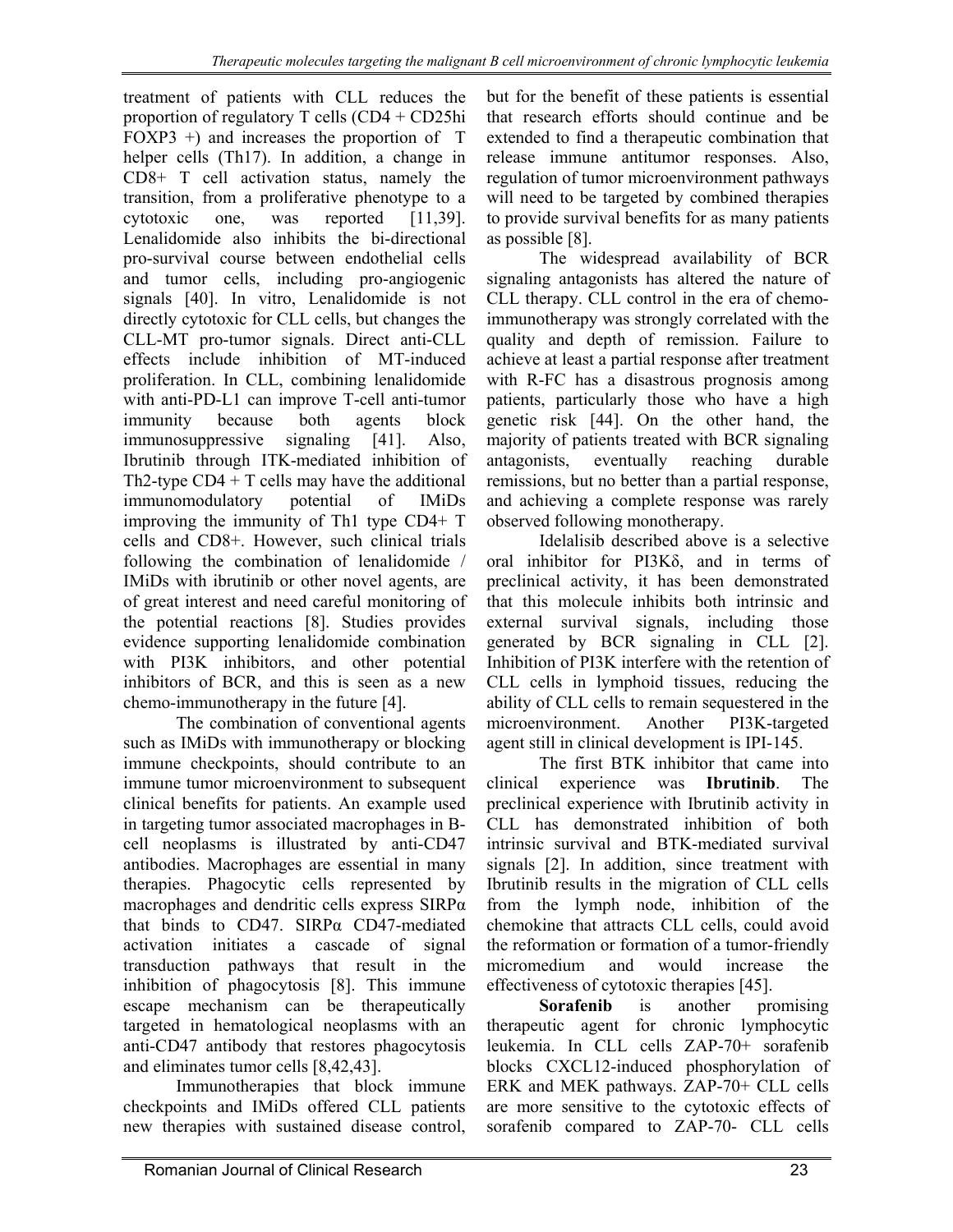[4,46]. The strength of this agent is to overcome the protective barrier of the CLL micromedium, in terms of chemokine signaling and prosurvival signals [4].

**Dasatinib** was recently approved for use in CLL and is a new chemotherapeutic agent without a protective microenvironment. Due to the fact that dasatinib inhibits all Src family tyrosine kinases, research has shown that dasatinib can inhibit BCR signal transduction and, additionally, block BCR-mediated survival of CLL cells [47]. Also, dasatinib interferes with the migration of CLL cells to CXCL12 by inhibiting the CXCR4 signaling pathway [4]. Amrein et al. [48] conducted a phase II study of dasatinib in relapsed and refractory CLL, and from the data obtained it was found that dasatinib exhibited intense activity in patients diagnosed with high risk CLL presenting del (11q) and the same time toxicity of myelosuppression is common [4,48]. Dasatinib has been used as monotherapy, combination with other drugs has not been studied.

Molecular pathways involving molecular structures associated with a poor prognosis in CLL and which are activated by CLL / micromedium interactions may be targeted either by CLL or blocking receptors specifically expressed by the microenvironmental cell populations, which in turn interact with CLL cells [9]. In this regard, a selective inhibitor of SYK R788 (Fostamatinib) is able to block BCR signaling in vivo, resulting in reduced proliferation and survival of malignant B cells [9,49,50]. Treatment with R406, the active form of R788, abrogates the pro-survival effects promoted by IgM stimulation and nurse-like cell co-culture in vitro [9,49,50]. Clinical trials have shown significant activity of R788 in CLL and non-Hodgkin's lymphoma [9,51].

Similarly, it has been demonstrated that selective inhibitor PI3K-CAL101 promote apoptosis in CLL primary cells ex vivo by interfering with signaling from the outsideinside BCR-mediated triggering [9,52,53]. Also have been reported to have therapeutic role molecules that interact with TLR7 and / or TLR9, that enter the BCR using cell and induce a long-term apoptotic cascade in CLL [9,54]. In addition, other drugs that use the BCR pathway by inhibiting Hsp90 protein (e.g. geldanamycin) may play a role in ZAP-70+ CLL cells, given the Hsp90 activity in ZAP-70 stabilization [9,55].

In addition to the molecular pathway associated with the BCR signaling cascade, other therapeutic agents that act by blocking specific receptors involved in interactions between CLL cells and the micromedium may be:

- a) anti-CD38 antibodies (e.g. Daratumumab and SAR650984) which have been tested in multiple myeloma [9,56]
- b) anti-CD49d antibody, Natalizumab
- c) CXCR4 antagonists (e.g. T140 analogs, plerixafor (AMD100)) that can destroy the adhesive relationship between the stromal cells and CLL and can mobilize CLL cells from their protective microenvironments [5,9,57]

Clinical trials have evaluated the use of plerixafor in combination with rituximab in the treatment of patients with recurrent / refractory CLL [11,27]. Preliminary data showed that treatment with plerixafor induced mobilization of CLL cells in the blood, dose-dependent and that this is a promising approach regarding the release of CLL cells from the microenvironment [11]. Similarly, a soluble form of TACI, called Atacicept, was developed as a bait receptor to neutralize APRIL and BAFF [11]. In a Phase 1b study involving patients with refractory and / or recurrent CLL, Atacicept promoted disease stabilization, which suggested that it could interfere with the proliferation or survival of CLL cells in vivo [11,58].

**Venetoclax** is the first drug approved that targets the BCL2 protein. BCL2 overexpression in CLL is associated with drug resistance and tumor cell survival. Venetoclax was effective among patients with poor prognosis, especially those whose tumors do not respond to fludarabine.

**Obatoclax** or GX15-070 is a pan-BCL2 inhibitor that has been shown in vitro to induce apoptosis of CLL cells and, in vivo a phase I study was conducted in patients with advanced CLL, which revealed that Obatoclax showed modest clinical and biological activity suggesting its use in a combination therapy approach [11,59-60]. Navitoclax (formerly ABT-263) is an experimental oral drug that has a similar activity as Obatoclax, except that do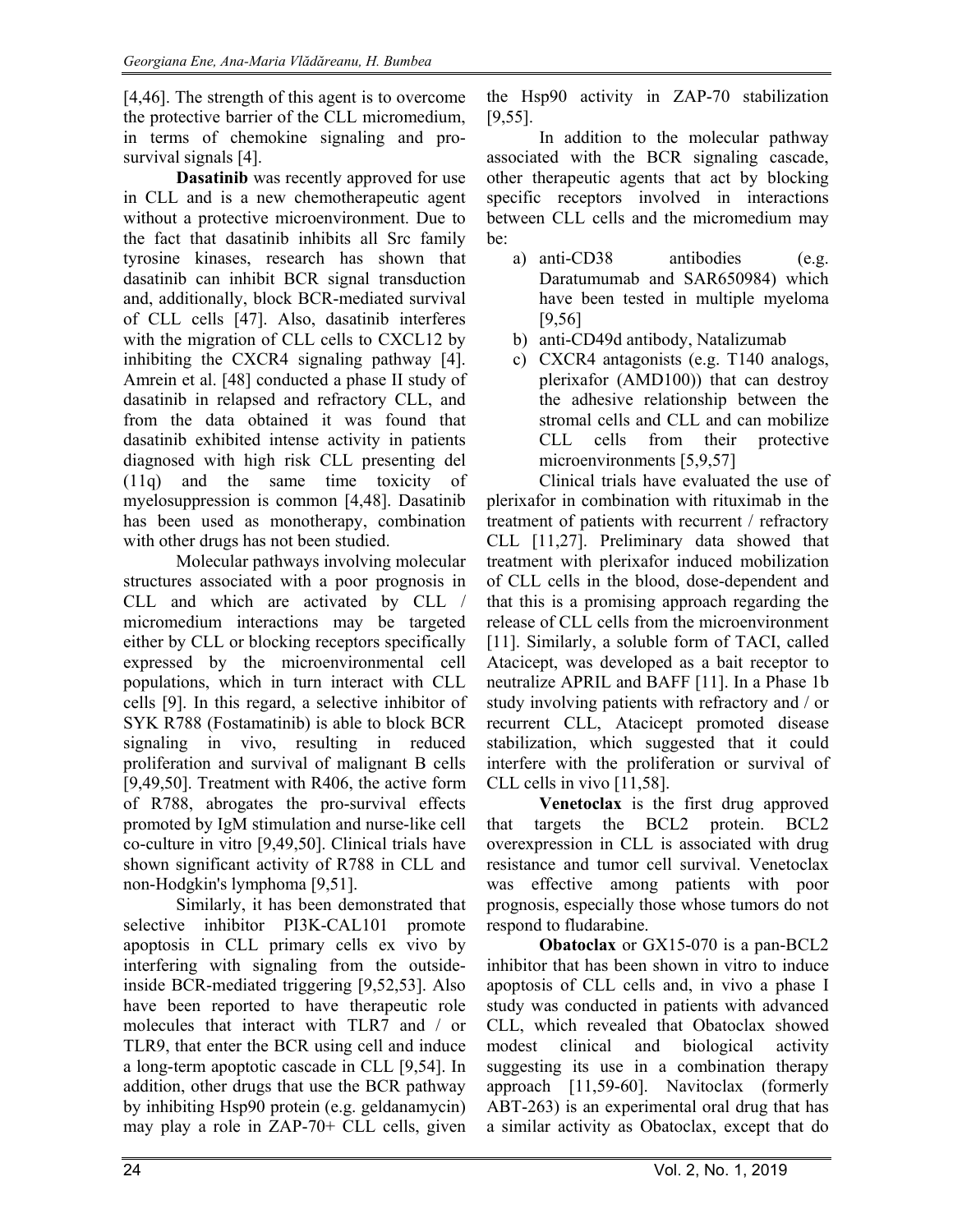not target only BCL-2, but also BCL-XL and BCL-x [11,61]. In vitro, Navitoclax has been shown to rapidly induce apoptosis in various cell lines as well as in primary CLL cells, and a phase I clinical trial reported that this compound is safe and active in patients with relapsed CLL [11,61-63].

Another topical therapeutic strategy is targeting receptors expressed by normal microenvironmental cells or soluble factors that transmit signals in the combination of CLL cells and neighboring cells [9]. In this regard, the UCB35625 molecule, as selective CCR1 or anti CCR5 antibody PRO140 may be relevant given their role in CLL cell interactions with CD68+ macrophages or T cells [9,64-67]. Also, other drugs that can acquire interest in the treatment of chronic lymphocytic leukemia, could be anti-TNF antibodies, such as adalimumab or certolizumab [9,68-70].

Regarding CLL, some data suggest that Survivin (BIRC5) would be a potentially useful target for immunotherapy and for drugs capable of interfering with critical molecules [10,71].

Therefore, new strategies that disrupt interactions between CLL cells and cells in the tumor microenvironment are in constant evaluation. In addition, they are recognized as a major contributor to pathogenesis as well as a potential objective in the development of new therapies. So they can prove their effectiveness alone or used in combination with standard therapies that improve the outcome of CLL patients. In conclusion, future perspectives on the dynamics of cellular interactions and the effects of existing therapies on these dynamics would help substantially in developing optimal treatment strategies [45]. A schematic of all the alleged interactions and the drugs described in this paper is shown in Figure 2.



celula stromala/endoteliala **Figure 2 – A schematic of the interactions taking place in the microenvironment between CLL cells, CD68 + macrophages, T cells and stromal/endothelial cells are described in the present paper together with available drugs and antibodies that block specific receptor / ligands pairs [9].** 

### **CONCLUSIONS**

 Currently still being tested and compared new drugs. The focus is on optimizing treatment strategies (using them as monotherapy or in combination with standard chemotherapy regimens or monoclonal antibodies), drug resistance mechanisms, and defining treatment failure.

 At this point BCR associated kinase inhibitors (SYK, BTK, PI3Kδ) are the most advanced therapeutic solutions aimed CLL microenvironment and showing the highest clinical activity in CLL. The current enthusiasm for these new agents is justified by clinical activity and the lack of major side effects (e.g. myelosuppression), but the precise mechanism of action, the potential benefit of combinations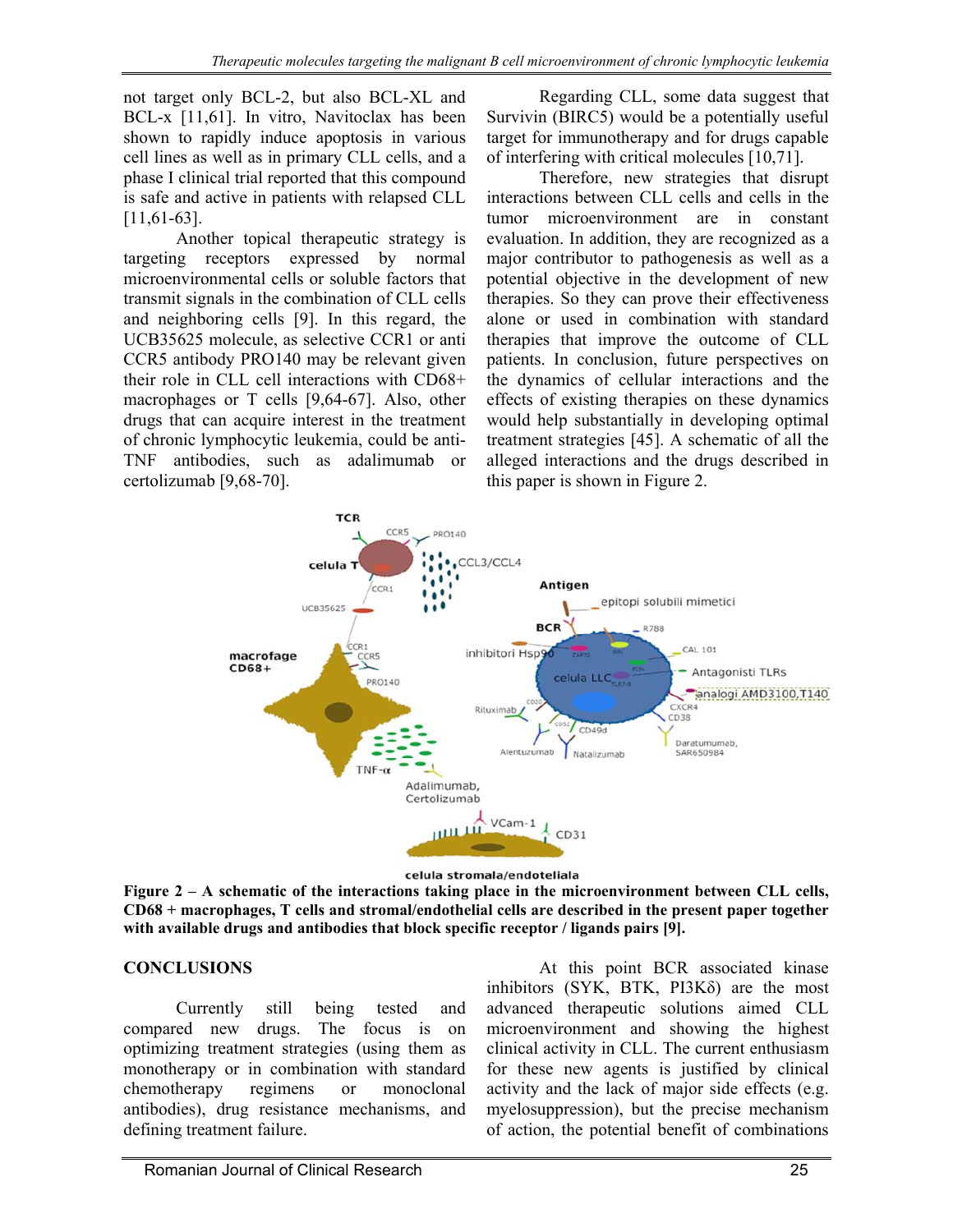with conventional agents, the usefulness of biomarkers such as CCL3, the durability of responses and the potential mechanism resistance must be explored [7].

 New information about these drugs supports their application as monotherapy, but also for their use as a combination therapy (their association with rituximab, bendamustine, ofatumumab) using the dependence of CLL microenvironment. Potential mechanisms of resistance to BCR inhibitory drugs are not yet known, but causes are investigated and analyzed, and their discovery will become an innovative path in the future [4].

 The therapeutic agents described above provide a broad basis for developing additional strategies to improve treatment efficacy in patients with CLL, especially in those at high risk. The development of these specific treatments, whether it be a single agent or in combination with conventional therapies, should improve the quality of life of patients with CLL. Close monitoring of the duration of the response to treatment, the risk of disease progression, secondary effects and minimal residual disease is also required [4].

 In the following years, a stronger emphasis will be placed on those mysteries that are not fully understood as well as on the CLL microenvironment, which will most likely lead to a paradigm shift towards kinase inhibitor treatment in CLL which will set a new standard in patient care with CLL and which will benefit in the near future a large number of patients with chronic lymphocytic leukemia.

## **REFERENCES**

[1] A.P. Kater, et al., How does lenalidomide target the chronic lymphocytic leukemia microenvironment? Blood 124 (14) (2014) 2184– 2189.

[2] J.A. Jones, J.C. Byrd, How will B-cell-receptortargeted therapies change future CLL therapy? Blood 123 (10) (2014) 1455–1460.

[3] Elisa ten Hacken and Jan A. Burger Molecular Pathways: Targeting the Microenvironment in Chronic Lymphocytic Leukemia—Focus on the B-Cell Receptor Clinical Cancer Research 20(3) February 1, 2014, 548–56 Published Online First December 9, 2013

[4] Han T-T, Fan L, Li J-Y, Xu W. Role of chemokines and their receptors in chronic lymphocytic leukemia: Function in microenvironment and targeted therapy. Cancer biology & therapy. 2014;15:3-9.

[5] Burger JA. Chemokines and chemokine receptors in chronic lymphocytic leukemia (CLL): from understanding the basics towards therapeutic targeting. Semin Cancer Biol 2010; 20:424-30;

[6] Elisa ten Hacken, Jan A. Burger Microenvironment interactions and B-cell receptor signaling in Chronic Lymphocytic Leukemia: Implications for disease pathogenesis and treatment Biochimica et Biophysica Acta (BBA)- Molecular Cell Research Volume 1863, Issue 3 March 2016, Pages 401-413

[7] J.A. Burger, book S. Malek (ed.), Advances in Chronic Lymphocytic Leukemia, Advances in Experimental Medicine and Biology (2013) 792,Chapter 2 The CLL Cell Microenvironment

[8] Nicole S. Nicholas, Benedetta Apollonio, Alan G. Ramsay, Tumor microenvironment (TME)-driven immune suppression in B cell malignancy, Biochimica et Biophysica Acta 1863 (2016) 471– 482.

[9] Michele Dal Bo, Riccardo Bomben, Antonella Zucchetto, Giovanni Del Poeta, Gianluca Gaidano, Silvia Deaglio, Dimitar G. Efremov and Valter Gattei, Microenvironmental Interactions in Chronic Lymphocytic Leukemia: Hints for Pathogenesis and Identification of Targets for Rational Therapy, Current Pharmaceutical Design, 2012, 18, 3323- 3334

[10] Caligaris-Cappio F Role of the microenvironment in chronic lymphocytic leukaemia. British Journal of Haematology, 2003, Nov, 123, 380–388.

[11] Jessie-F. Fecteau, Thomas J. Kipps, Structure and function of the hematopoietic cancer niche: focus on chronic lymphocytic leukemia Front Biosci(Schol Ed).(2004); 4: 61–73.

[12] Burger M, Hartmann T, Krome M, Rawluk J, Tamamura H, Fujii N, Kipps TJ, Burger JA. Small peptide inhibitors of the CXCR4 chemokine receptor (CD184) antagonize the activation, migration, and antiapoptotic responses of CXCL12 in chronic lymphocytic leukemia B cells. Blood 2005; 106:182430;

[13] Nicholas Chiorazzi and Manlio Ferrarini B cell chronic lymphocytic leukemia: Lessons Learned from Studies of the B Cell Antigen Receptor Annu. Rev. Immunol. 2003. 21:841–94

[14] Burger JA, Chiorazzi N. B cell receptor signaling in chronic lymphocytic leukemia. Trends Immunol. 2013;34(12):592-601.

[15] Burger JA, Burger M, Kipps TJ. Chronic lymphocytic leukemia B cells express functional CXCR4 chemokine receptors that mediate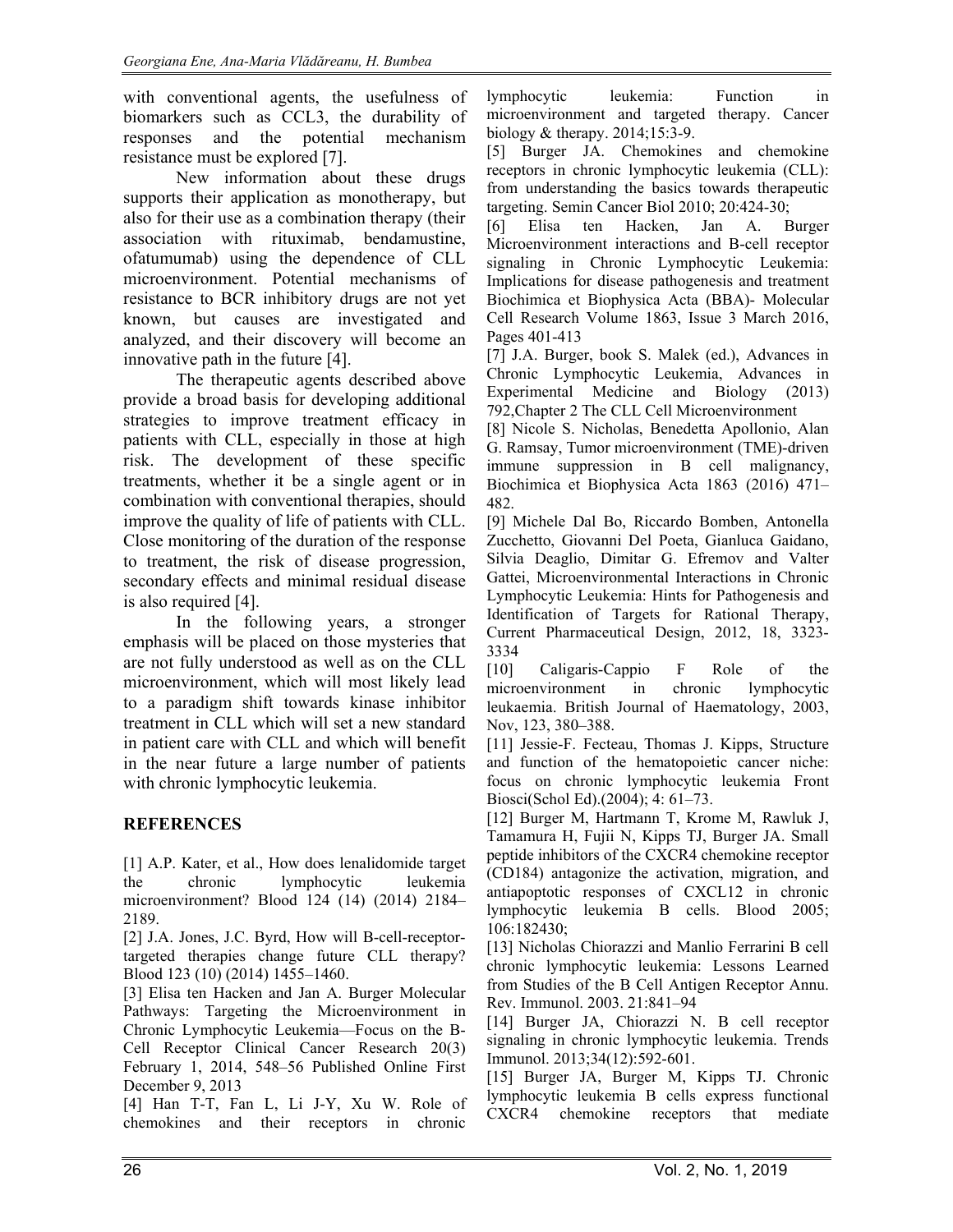spontaneous migration beneath bone marrow stromal cells. Blood. 1999;94:3658-3667

[16] Alsagaby SA, Brennan P, Pepper C, Key Molecular Drivers of Chronic Lymphocytic Leukaemia (CLL), Clinical Lymphoma, Myeloma and Leukemia (2016), doi:10.1016/ j.clml.2016.08.008.

[17] Hoellenriegel J, Coffey GP, Sinha U, Pandey A, Sivina M, Ferrajoli A, Ravandi F, Wierda WG, O'Brien S, Keating MJ, et al. Selective, novel spleen tyrosine kinase (Syk) inhibitors suppress chronic lymphocytic leukemia B-cell activation and migration. Leukemia 2012; 26:1576-83;

[18] Ponader S, Chen SS, Buggy JJ, Balakrishnan K, Gandhi V, Wierda WG, Keating MJ, O'Brien S, Chiorazzi N, Burger JA. The Bruton tyrosine kinase inhibitor PCI-32765 thwarts chronic lymphocytic leukemia cell survival and tissue homing in vitro and in vivo. Blood 2012; 119:1182-9;

[19] Hoellenriegel J, Meadows SA, Sivina M, Wierda WG, Kantarjian H, Keating MJ, Giese N, O'Brien S, Yu A, Miller LL, et al. The phosphoinositide 3′-kinase delta inhibitor, CAL-101, inhibits B-cell receptor signaling and chemokine networks in chronic lymphocytic leukemia. Blood 2011; 118:360312;

[20] Garcia-Munoz R, Llorente L. Chronic lymphocytic leukemia: could immunological tolerance mechanisms be the origin of lymphoid neoplasms? Immunology 2014;142:536e40.

[21] Tadeusz Robak and Piotr Smolewski, Novel target to kill CLL Blood, January 2015 x Vol. 125, number 2

[22] Gobessi S, Laurenti L, Longo PG, Carsetti L, Berno V, Sica S, Leone G, Efremov DG. Inhibition of constitutive and BCR-induced Syk activation downregulates Mcl-1 and induces apoptosis in chronic lymphocytic leukemia B cells. Leukemia 2009; 23:686-97;

[23] Braselmann S, Taylor V, Zhao H, Wang S, Sylvain C, Baluom M, Qu K, Herlaar E, Lau A, Young C, et al. R406, an orally available spleen tyrosine kinase inhibitor blocks fc receptor signaling and reduces immune complex-mediated inflammation. J Pharmacol Exp Ther 2006; 319:998- 1008;

[24] Herman SE, Barr PM, McAuley EM, Delong Liu, Friedberg JW, Adrian Wiestner. Fostamatinib Inhibits BCR Signaling, and Reduces Tumor Cell Activation and Proliferation in Patients with Relapsed Refractory Chronic Lymphocytic Leukemia. 54th American society of hematology, 2012, 2882 Abstract

[25] J.A. Burger, A. Peled CXCR4 antagonists: targeting the microenvironment in leukemia and other cancers Leukemia, 23 (2009), pp. 43-52

[26] B. Stamatopoulos, N. Meuleman, C. De Bruyn, K. Pieters, P. Mineur, C. Le Roy, S. Saint-Georges, N. Varin-Blank, F. Cymbalista, D. Bron, L. Lagneaux AMD3100 disrupts the cross-talk between chronic lymphocytic leukemia cells and a mesenchymal stromal or nurse-like cell-based microenvironment: pre-clinical evidence for its association with chronic lymphocytic leukemia treatments Haematologica, 97 (2012), pp. 608-615

[27] Andritsos LA, Byrd JC, Hewes B, Kipps TJ, Johns D, Burger JA., Preliminary results from a phase I/II dose escalation study to determine the maximum tolerated dose of plerixafor in combination with rituximab in patients with relapsed chronic lymphocytic leukemia. Haematologica 2010; 95 Abstract 0772

[28] R. Berger, et al., Phase I safety and pharmacokinetic study of CT-011, a humanized antibody interacting with PD-1, in patients with advanced hematologic malignancies, Clin. Cancer Res. 14 (10) (2008) 3044–3051.

I. Sagiv-Barfi, et al.,Therapeutic antitumor immunity by check point blockade is enhanced by ibrutinib, an inhibitor of both BTK and ITK, Proc. Natl. Acad. Sci. U. S. A. 112 (9) (2015) E966–E972. [29] J. A. Dubovsky, et al., Ibrutinib is an irreversible molecular inhibitor of ITK driving a Th1-selective pressure in T lymphocytes, Blood 122 (15) (2013) 2539–2549.

[30] B.N. Lee, H. Gao, E.N. Cohen, X. Badoux, W.G. Wierda, Z. Estrov, S.H. Faderl, M.J. Keating, A. Ferrajoli, J.M. Reuben Treatment with lenalidomide modulates T-cell immunophenotype and cytokine production in patients with chronic lymphocytic leukemia Cancer, 117 (2011), pp. 3999- 4008

[31] Vallet S, Palumbo A, Raje N, Boccadoro M, Anderson KC. Thalidomide and lenalidomide: Mechanism-based potential drug combinations. Leukemia & Lymphoma (July 2008) 49(7): 1238– 45.

[32] G. Aue, N. Njuguna, X. Tian, S. Soto, T. Hughes, B. Vire, K. Keyvanfar, F. Gibellini, J. Valdez, C. Boss, L. Samsel, J.P. McCoy Jr., W.H. Wilson, S. Pittaluga, A. Wiestner Lenalidomideinduced upregulation of CD80 on tumor cells correlates with T-cell activation, the rapid onset of a cytokine release syndrome and leukemic cell clearance in chronic lymphocytic leukemia Haematologica, 94 (2009), pp. 1266-1273

A. Acebes-Huerta, L. Huergo-Zapico, A.P. Gonzalez-Rodriguez, A. Fernandez-Guizan, A.R. Payer, A. Lopez-Soto, S. Gonzalez Lenalidomide induces immunomodulation in chronic lymphocytic leukemia and enhances antitumor immune responses mediated by NK and CD4 T cells BioMed. Res. Int., 2014 (2014), p. 265840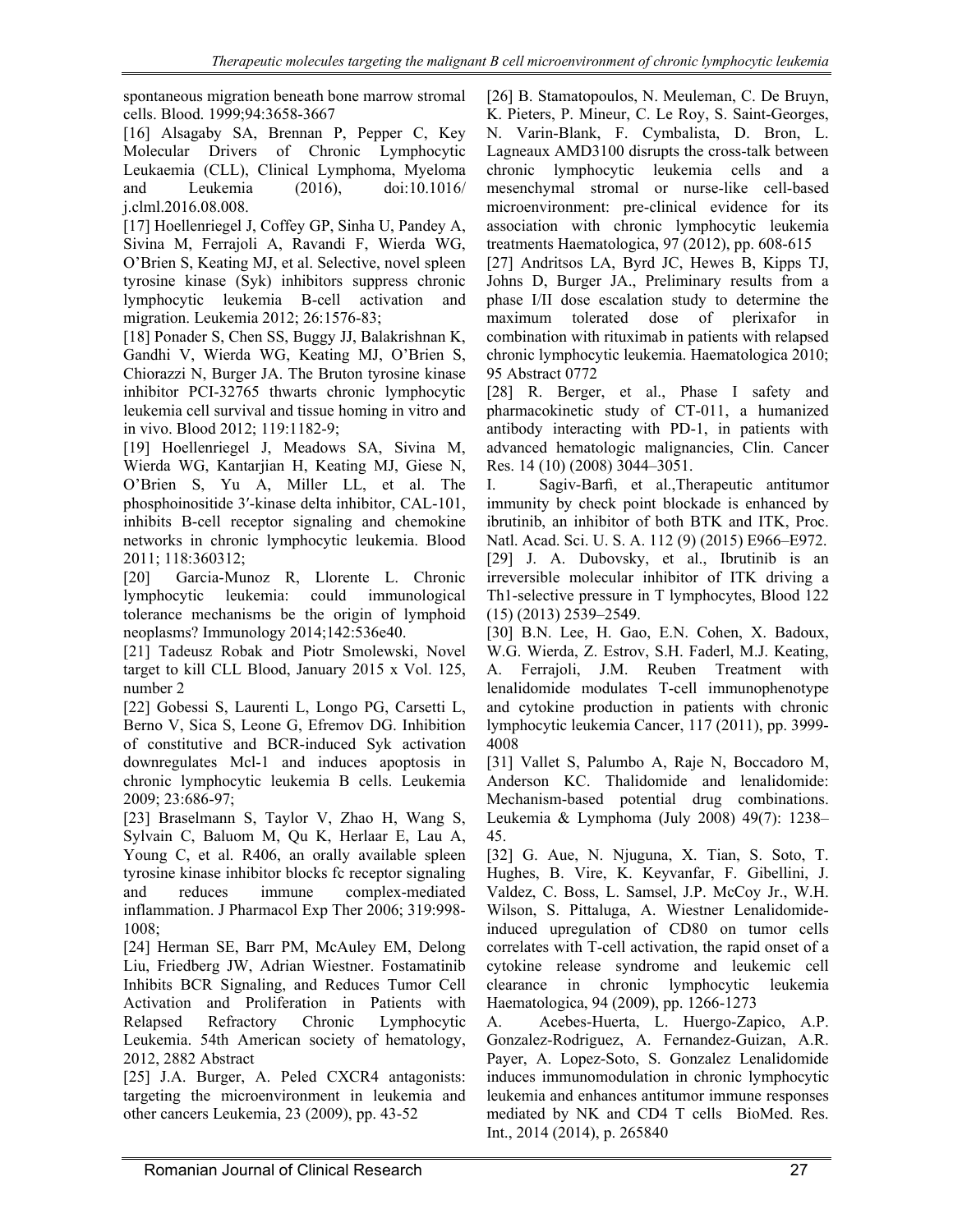[33] A.G. Ramsay, A.J. Johnson, A.M. Lee, G. Gorgun, R. Le Dieu, W. Blum, J.C. Byrd, J.G. Gribben Chronic lymphocytic leukemia T cells show impaired immunological synapse formation that can be reversed with an immunomodulating drug J. Clin. Invest., 118 (2008), pp. 2427-2437

[34] A.G. Ramsay, R. Evans, S. Kiaii, L. Svensson, N. Hogg, J.G. Gribben Chronic lymphocytic leukemia cells induce defective LFA-1-directed Tcell motility by altering Rho GTPase signaling that is reversible with lenalidomide Blood, 121 (2013), pp. 2704-2714

[35] R. Lapalombella, L. Andritsos, Q. Liu, S.E. May, R. Browning, L.V. Pham, K.A. Blum, W. Blum, A. Ramanunni, C.A. Raymond, L.L. Smith, A. Lehman, X. Mo, D. Jarjoura, C.S. Chen, R. Ford Jr., C. Rader, N. Muthusamy, A.J. Johnson, J.C. Byrd Lenalidomide treatment promotes CD154 expression on CLL cells and enhances production of antibodies by normal B cells through a PI3-kinasedependent pathway Blood, 115 (2010), pp. 2619- 2629

[36] C. Galustian, B. Meyer, M.C. Labarthe, K. Dredge, D. Klaschka, J. Henry, S. Todryk, R. Chen, G. Muller, D. Stirling, P. Schafer, J.B. Bartlett, A.G. Dalgleish The anti-cancer agents lenalidomide and pomalidomide inhibit the proliferation and function of T regulatory cells Cancer Immunol. Immunother., 58 (2009), pp. 1033-1045

[37] Idler I, Giannopoulos K, Zenz T, Bhattacharya N, Nothing M, Dohner H, Stilgenbauer S, Mertens D. Lenalidomide treatment of chronic lymphocytic leukaemia patients reduces regulatory T cells and induces Th17 T helper cells. Br J Haematol. 2010; 148(6):948–50.

[38] R. Maffei, S. Fiorcari, J. Bulgarelli, L. Rizzotto, S. Martinelli, G.M. Rigolin, G. Debbia, I. Castelli, G. Bonacorsi, R. Santachiara, F. Forconi, D. Rossi, L. Laurenti, G.A. Palumbo, D. Vallisa, A. Cuneo, G. Gaidano, M. Luppi, R. Marasca Endotheliummediated survival of leukemic cells and angiogenesis-related factors are affected by lenalidomide treatment in chronic lymphocytic leukemia Exp. Hematol., 42 (2014), pp. 126-136 (e121)

[39] A.G. Ramsay,et al., Multiple inhibitory ligands induce impaired T-cell immunologic synapse function in chronic lymphocytic leukemia that can be blocked with lenalidomide: establishing a reversible immune evasion mechanism in human cancer, Blood 120 (7) (2012) 1412–1421.

[40] R. Majeti, et al., CD47 is an adverse prognostic factor and therapeutic antibody target on human acute myeloid leukemia stem cells, Cell 138 (2) (2009) 286–299.

[41] M.P. Chao, et al., Anti-CD47 antibody synergizes with rituximab to promote phagocytosis and eradicate non-Hodgkin lymphoma, Cell 142 (5) (2010) 699–713.

[42] Tam CS, O'Brien S, Wierda W, et al. Longterm results of the fludarabine, cyclophosphamide, and rituximab regimen as initial therapy of chronic lymphocytic leukemia. Blood. 2008;112(4): 975- 980.

[43] Martijn HA van Attekum, Eric Eldering and Arnon P Kater Chronic lymphocytic leukemia cells are active participants in microenvironmental crosstalk Haematologica 2017 Volume 102(9):1469-1476 [44] Messmer D, Fecteau JF, O'Hayre M, Bharati IS, Handel TM, Kipps TJ. Chronic lymphocytic leukemia cells receive RAF-dependent survival signals in response to CXCL12 that are sensitive to inhibition by sorafenib. Blood 2011; 117:8829;

[45] McCaig AM, Cosimo E, Leach MT, Michie AM. Dasatinib inhibits B cell receptor signalling in chronic lymphocytic leukaemia but novel combination approaches are required to overcome additional prosurvival microenvironmental signals. Br J Haematol 2011; 153:199-211;

[46] Amrein PC, Attar EC, Takvorian T, Hochberg EP, Ballen KK, Leahy KM, Fisher DC, Lacasce AS, Jacobsen ED, Armand P, et al. Phase II study of dasatinib in relapsed or refractory chronic lymphocytic leukemia. Clin Cancer Res 2011; 17:2977-86.

[47] Quiroga MP, Balakrishnan K, Kurtova AV, et al. B-cell antigen receptor signaling enhances chronic lymphocytic leukemia cell migration and survival: specific targeting with a novel spleen tyrosine kinase inhibitor, R406. Blood 2009; 114: 1029-37.

[48] Suljagic M, Longo PG, Bennardo S, et al. The Syk inhibitor fostamatinib disodium (R788) inhibits tumor growth in the Emu- TCL1 transgenic mouse model of CLL by blocking antigen-dependent Bcell receptor signaling. Blood 2010; 116: 4894-905

[49] Friedberg JW, Sharman J, Sweetenham J, et al. Inhibition of Syk with fostamatinib disodium has significant clinical activity in nonHodgkin lymphoma and chronic lymphocytic leukemia. Blood 2010; 115: 2578-85.

[50] Herman SE, Gordon AL, Wagner AJ, et al. Phosphatidylinositol 3kinase-delta inhibitor CAL-101 shows promising preclinical activity in chronic lymphocytic leukemia by antagonizing intrinsic and extrinsic cellular survival signals. Blood 2010; 116: 2078-88.

[51] Lannutti BJ, Meadows SA, Herman SE, et al. CAL-101, a p110delta selective phosphatidylinositol-3-kinase inhibitor for the treatment of B-cell malignancies, inhibits PI3K signaling and cellular viability. Blood 2011; 117: 591-4.